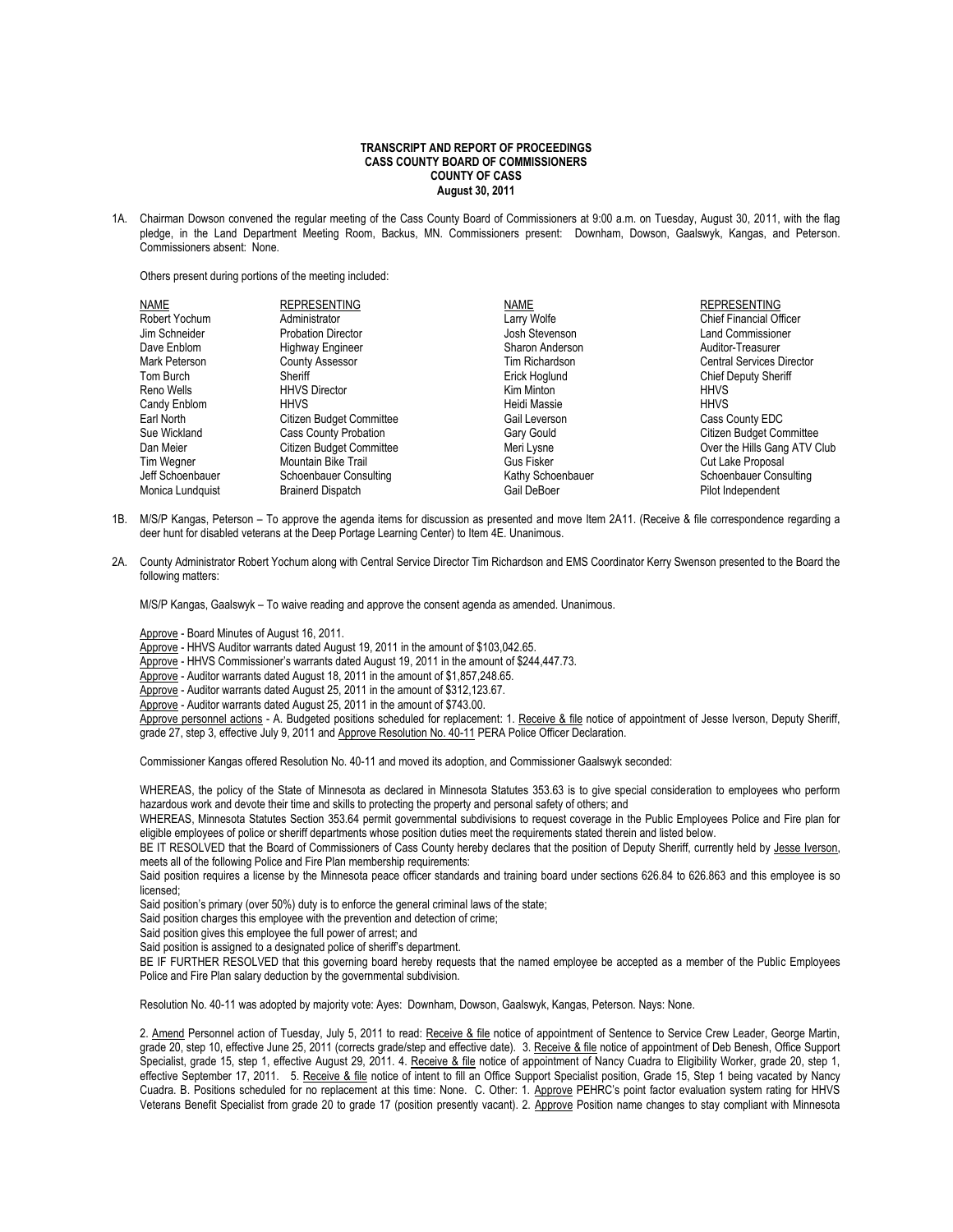Merit System: a. Lead Eligibility Specialist to Lead Eligibility Worker (formerly Financial Assistant Specialist) b. Eligibility Specialist to Eligibility Worker (formerly Financial Worker)

Receive & file - Cities of Cass Lake, Hackensack, Pillager, Pine River, & Walker - Annual Disclosure of Tax Increments year ending Dec. 31, 2010.

Receive & file - Correspondence from PRASD - MN Public Facilities Authority Loan Repayment in the amount of \$41,668.38.

Approve - Acceptance of Juvenile Accountability Block Grant #2011JABG-004in the amount of \$6,787.00 - Probation Office.

Approve - Pay request (Inv. #10-037.01-1) for Cass County Energy Upgrade Project to EDI in the amount of \$900.00.

Approve - Resolution No. 41-11 2011 Federal Boating Safety Supplement Grant Agreement CFMS#30-1191 in the amount of \$26,024.00.

Commissioner Kangas offered Resolution No. 41-11 and moved its adoption, and Commissioner Gaalswyk seconded:

BE IT RESOLVED that the Cass County Board of Commissioners hereby approves the 2011 Federal Boating Safety Supplement Grant Agreement CFMS#30-1191 in the amount of \$26,024.00 with the State of Minnesota Department of Natural Resources, and authorizes signature of the Chairman, Auditor or Administrator and Sheriff to execute the Agreement.

Resolution No. 41-11 was adopted by majority vote: Downham, Dowson, Gaalswyk, Kangas, Peterson. Nays: None.

Approve - Agreement to release nonpublic personal information with Integrity Employee Benefits, LLC, Ochs, Inc. and MN Life Insurance Company effective August 15, 2011.

Receive & file - City of Walker conditional use permit public hearing notice - Shingobee Trail phase 3.

Refer - AFSCME HHVS Unit grievance dated August 17, 2011 regarding creation of a Case Aide position to the Personnel Committee of the Board. Refer - AFSCME Courthouse Unit grievance dated August 22, 2011 regarding reimbursement of general appraiser license fee to the Personnel Committee of the Board.

Receive & file - July 2011 out of home placement report – related child service expenditures \$1,195,623 year to date.

Receive & file - July 2011 HHVS cash account balance comparison and cash basis budget report.

Approve - Purchase of Verint-Audiolog voice recorder system from Northland Business Systems not to exceed \$24,582 plus sales tax if applicable (replacement for Sheriffs Office dispatch center) – source of funds Enhanced 911 reserved fund balance.

Approve – 2011/2012 Public Health Preparedness Grant CDFA #93.069 for compensation to the County up to \$18,096.00.

Approve - Family Planning Special Projects Grant Agreement Amendment #2 Grant #B31318 amendment amount of \$363,865.00 for a new total grant agreement of \$727,730.00 with a revised grant agreement expiration date of June 30, 2013.

Approve - Standards Self-Assessment Project Grant Agreement for \$2,500.00 with grant expiration of November 10, 2011.

Award - Quote for Cass County Dispatch Center furniture remodel project to Xybix Systems, Inc. not to exceed \$37,855.46 + sales tax. (ARMER project budget).

| Bidder              | Amount                         |
|---------------------|--------------------------------|
| Xybix Systems, Inc. | $$37.855.46 + sales tax$       |
| Watson              | \$40,715.93 sales tax included |

\*\*\*\*Award - Quote for automatic vehicle location systems to Bullberry Systems Inc. not to exceed \$11,000.00 + sales tax and authorize purchase of additional related equipment not to exceed - 40 Garmin units @ \$75.00 = \$3,000.00, 6 Notebooks for units w/o laptops @ \$500.00 = \$3,000.00, and 40 external antennas @ \$75.00 = \$3,000.00 (total project not to exceed \$21,500.00 including sales tax – source of funds, ARMER capital budget).

| Bidder                       | Amount                                                                  |
|------------------------------|-------------------------------------------------------------------------|
| <b>Bullbery Systems AVL.</b> | \$11,000.00 + sales tax for a portion of related equipment and services |
| GeoComm                      | \$25,535.00 + sales tax for all related equipment and services          |

Award - Quote from Thermo Bond Buildings, LLC in the amount of \$5,881.00 for the installation of a heating and air conditioning unit for the Pillager tower site (source of funds ARMER capital budget).

Receive & file - County Attorney municipal prosecution contract form of agreement with the City of Federal Dam.

Approve licenses - Gambling - Northern Cass County Ducks Unlimited @ Moondance Event Center on September 15, 2011– Tony Freeman, Turtle Lake Twp.

Approve - Resolution No. 42-11 final payment for project SAP 011-603-008, bituminous re-surfacing project located on CSAH#3.

Commissioner Kangas offered Resolution No. 42-11 and moved its adoption, Commissioner Gaalswyk seconded:

WHEREAS: Contract No. 60308 (SAP 011-603-008) has in all things been completed, and the County Board being fully advised in the premises, NOW THEN BE IT RESOLVED, that we do hereby accept said completed project for and in behalf of the County of Cass and authorize final payment as specified herein.

Resolution No. 42.11 was adopted by majority vote: Ayes: Downham, Dowson, Gaalswyk, Kangas, Peterson. Nays: None.

Approve - Resolution No. 43-11 final payment for project SAP 011-070-002, inlaid pavement striping project. Commissioner Kangas offered Resolution No. 43-11 and moved its adoption, Commissioner Gaalswyk seconded:

WHEREAS: Contract No. 07002 (SP 011-070-002) has in all things been completed, and the County Board being fully advised in the premises, NOW THEN BE IT RESOLVED, that we do hereby accept said completed project for and in behalf of the County of Cass and authorize final payment as specified herein.

Resolution No. 43-11 was adopted by majority vote: Ayes: Downham, Dowson, Gaalswyk, Kangas, Peterson. Nays: None.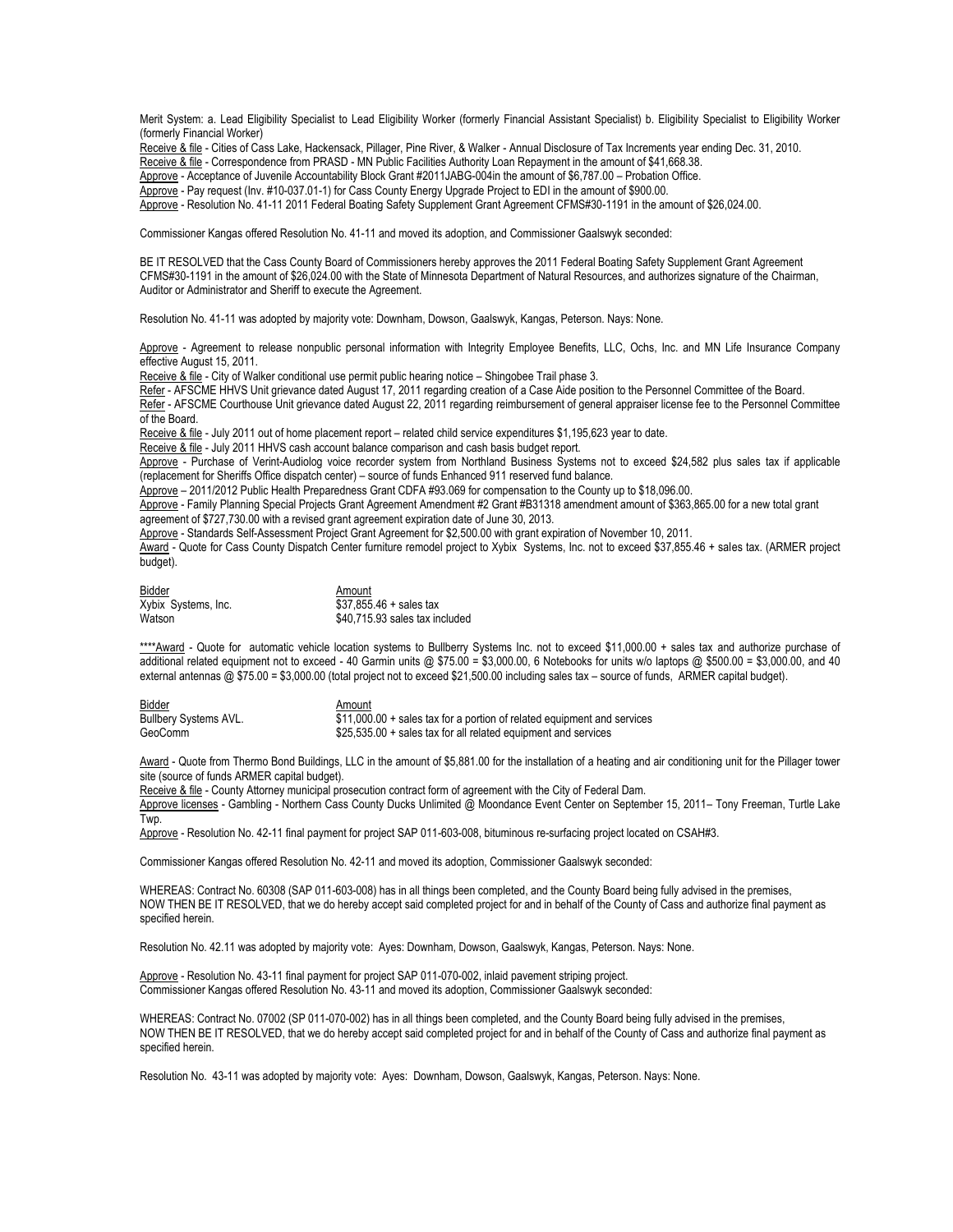- 3A. Probation Director Jim Schneider discussed the Probation Department Annual Report. Mr. Schneider summarized current caseloads by number and type, financial trends, reporting center volume, wellness court, and diversion recidivism. The Board thanked Mr. Schneider for the update. No action necessary.
- 3B. Director Schneider presented the Northwest Juvenile Center Annual Report for 2010. Mr. Schneider and Sheriff Tom Burch currently serve as the Cass County representatives to the muti-county Joint Powers Board that owns and manages the Center (Mr. Schneider is also the Board Secretary). Out of home placements by all member Counties are trending slightly down. Cass County represents approximately 14% of the Center placements. No action necessary.
- 4A. Land Commissioner Josh Stevenson presented a request from Potlatch Minnesota Timberlands, LLC requesting the County to record an ingress and egress easements located across property in Ansel Township (South 33 ft. of the SE¼ of the SW¼, Section 1) and Powers Township (South 33 ft. of the S<sup>1</sup>/<sub>2</sub> of the NW<sup>1</sup>/<sub>4</sub> Section 9) in lieu of the county seeking a prescriptive easement across the properties. Potlatch Minnesota Timberlands, LLC is gifting Cass County a 33 ft. easement along the southern border of each parcel Cass County and the public will have legal access across the properties to reach adjacent public land held in trust by the county.

M/S/P Peterson, Downham – To accept Potlatch Minnesota Timberlands, LLC ingress and egress easements located along the South 33 ft. of the S½ of the NW¼ Section 9 of Powers Township and South 33 ft. of the SE¼ of the SW¼, Section 1 of Ansel Township. Unanimous.

4B. Land Commissioner Joshua Stevenson presented a request from Oregon State University for the placement of measuring instruments on State deeded County administered land located in Section 21, Loon Lake Township, and Sections 34 and 35 in Salem Township. The devices will monitor the earth's natural electric and magnetic fields from August 2011 to November 2011. Cass County will not incur any costs associated with the data collection or restoring the site when the data collection is completed. Mr. Stevenson added that the request is consistent with goals in the Cass County Forest Resource Management Plan.

M/S/P Gaalswyk, Downham – To approve the request from Oregon State University for the placement of measuring instruments on State deeded County administered land located in Section 21, Loon Lake Township, and Sections 34 and 35 in Salem Township as presented. Unanimous.

4C. Land Commissioner Stevenson and Highway Engineer David Enblom discussed two potential grant in aid ATV trail routes that would require the use of CSAH right-of-way for approximately four miles (CSAH 5 between Forrest Road 2100 and the City of Longville and CSAH 58 between 73<sup>rd</sup> Avenue and 75th Avenue east of Outing). Mr. Stevenson suggested that due to the nature of safety requirements for construction within the right-of-way the Land Department recommends that the Cass County Highway Department complete the required engineering, design, and specifications. The Over the Hills Gang ATV Club and Woodtick Wheelers ATV Club are the two clubs associated with the trail proposals and have also asked for assistance in accurate cost estimates to complete grant applications and private fund raising. The Land Department requests that the Cass County Highway Department be authorized to use Conservation Fund #73 not to exceed \$15,000.00 to complete the work.

M/S/P Peterson, Kangas – To approve the Cass County Highway Department use of Conservation Fund #73 not to exceed \$15,000.00 to complete the required engineering, design, specifications, and cost estimate for potential grant in aid ATV trail routes on CSAH 5 (between USFS Road # 2100 and the City of Longville) and CSAH 58 (between 73<sup>rd</sup> Avenue and 75<sup>th</sup> Avenue east of Outing). Unanimous.

4D. Mr. Stevenson reported that the Land Department has been working with the International Mountain Bicycling Association and the MN Off-Road Cyclists who are interested in expanding the existing Cut Lake Bike and Cross Country Ski Trail recreation area in Bull Moose Township. The proposal is to develop a single track Mountain Bike Trail in the Foothills State Forest located about 10 miles west of Pine River on County Road 2. This would be about a 15 mile trail that would be built separate from the existing ski trails. The new trails would be signed as "Bike Only". The group received a Resolution from Bull Moose Township in support of additional trail designation in this area, and also the Township has conducted a public input process consistent with their current practice to receive input from adjoining land owners. Gus Fisker, Tim Wegner, Jeff and Kathy Schoenbauer described the project vision and requested a Resolution of support to begin the process of to acquire funding. The Land Department supports this activity as it is consistent with our policy on trail designations and goals in the Forest Resource Management plan for recreation opportunities on County Administered Land.

Commissioner Peterson offered Resolution No.44-11 and moved its adoption, Commissioner Kangas seconded:

WHEREAS, the International Mountain Bicycling Association and the Minnesota Off-Road Cyclists (MORC) are requesting the designation of County Administered Land in Bull Moose Township for the purpose of a single track mountain bike trail in conjunction with the existing Cross Country Ski Trail System, and

WHEREAS, the Township of Bull Moose has passed a resolution of support for the project after receiving public input on the project, and

WHEREAS, grant applications submitted on behalf of the International Mountain Bicycling Association and the Minnesota Off-Road Cyclists (MORC) are necessary to acquire funding for the project, and

WHEREAS, permission from the County Board is required to build the trail and designate the trail for the purpose of a single track mountain bike trail.

THEREFORE, BE IT RESOLVED, that the Cass County Board of Commissioners supports of the designation of a single track mountain bike trail to be constructed in conjunction with the Cut Lake Cross Country Ski Trail system with the understanding that both trail systems will be maintained on County Administered Land where the Forest Resource Management Plan requires active forest management.

Resolution No. 44-11 was adopted by majority vote: Ayes: Downham, Dowson, Gaalswyk, Kangas, Peterson. Nays: None.

4E. Mr. Stevenson presented correspondence to the Deep Portage Learning Center dated August 16, 2011 from the MNDNR indicating their approval for a special deer hunt for disabled veterans at the Deep Portage Learning Center on October 15,16, 29, & 30, 2011 in cooperation with the Hackensack Sons of American Legion Post 202.

M/S/P Peterson, Downham – To approve the special deer hunt for disabled veterans at the Deep Portage Learning Center on October 15, 16, 29, & 30, 2011 in cooperation with the Hackensack Sons of American Legion Post #202. Unanimous.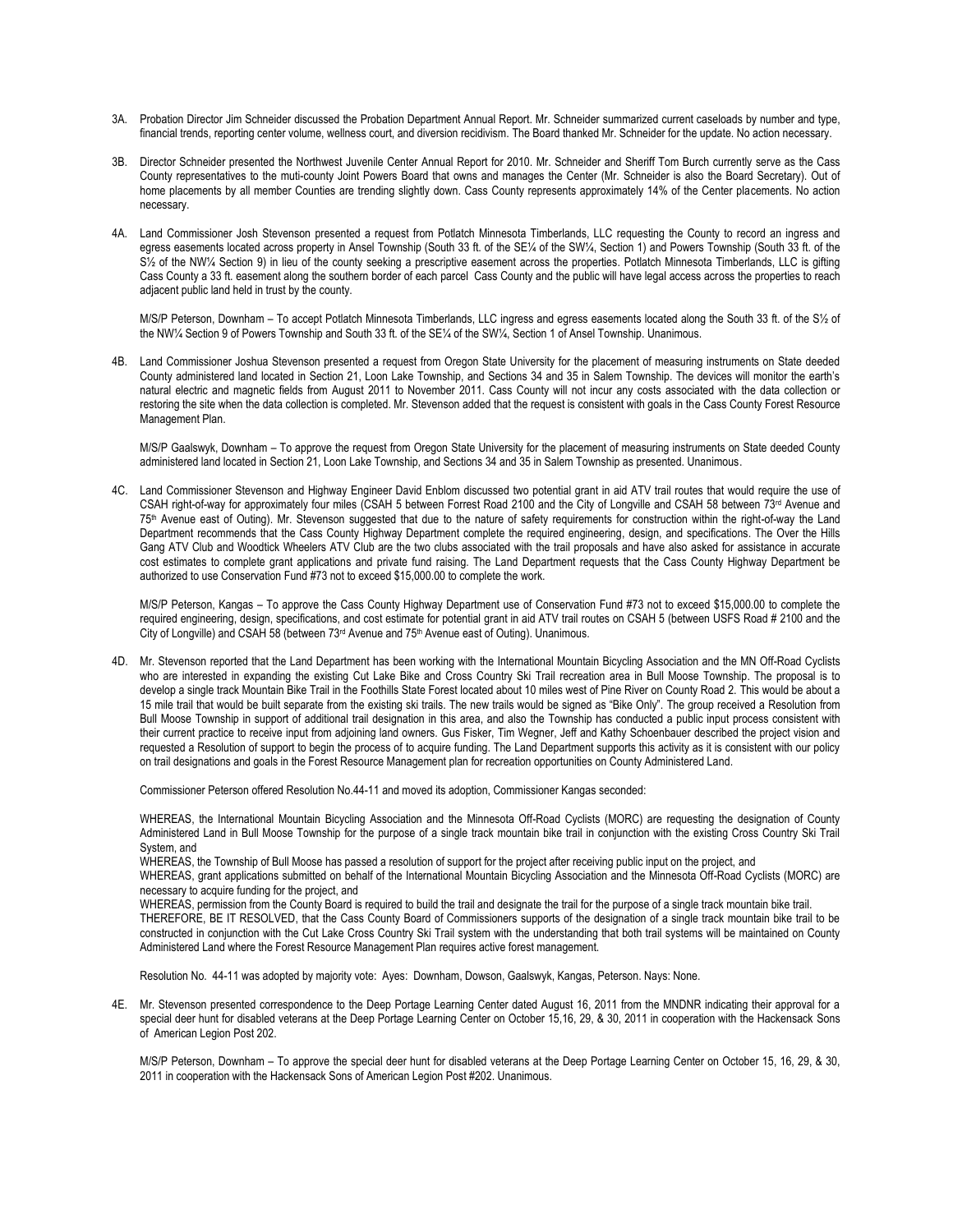5A. Highway Engineer David Enblom reported back on the Ah-Gwah-Ching Hwy. # 290 turnback public input meeting of Wednesday, August 24, 2011 attended by forty two people. Mr. Enblom presented a summary of public comments regarding options of using existing rights of way adjacent to Ah-Gwah-Ching or a new alignment through Ah-Gwah-Ching connecting Hwy #371 to Hwy #34 via CSAH #50. The Board discussed the need for long term planning of future right of way. Mr. Enblom also commented that the timetable for improvements is a separate future issue and the next step would be to incorporate former State Highway # 290 and a qualifying connecting route into the County & Municipal State Aid Highway system.

M/S/P Gaalswyk, Kangas – To authorize County Engineer David Enblom to initiate the process to designate a route qualified for State Turnback funds and other County & Municipal State Aid funds connecting State Highway #371 to State Highway #34 via former State Highway #290 and CSAH #50. Unanimous.

6A. Auditor-Treasurer Sharon K. Anderson presented to the Board a draft lease agreement for a Hasler IM6000 high volume mailing system. The new lease agreement will cost about \$400.00 more over the term of the lease, however, savings are expected in consumable supplies, priority mail commercial rates, and certified mail rates (estimated to be \$500.00 to \$1,000.00 per year).

M/S/P Gaalswyk, Kangas – To approve a lease agreement for a Hasler IM6000 Digital Mailing System for a term of sixty-three months, price protected, including meter rental and equipment maintenance in the amount of \$297.20 per month for twelve months and \$587.20 per month for months thirteen to sixty-three. Unanimous.

6B. Ms. Anderson presented correspondence from staff summarizing the 2012 redistricting plan Statutory thresholds and discussions to date. The consensus of each Commissioner for their district appears to favor what was earlier reported to as the "alternative plan". In addition, if the Board decides to endorse a plan, the length of terms for each District could also be addressed. Ms. Anderson presented draft Resolution No.45-11 and "Exhibit A" a map depicting each Commissioner district.

Commissioner Downham offered Resolution No. 45-11 and moved its adoption, Commissioner Kangas seconded:

## Notice of Intent to Redistrict 2012 Cass County Redistricting Plan

WHEREAS, Minnesota Statutes Chapter 375 establishes the procedure and requires a process for redistricting County Commissioner districts based on population figures from the Federal Census; and,

WHEREAS, Minnesota Statute section 204B.135, subd. 2 requires that County Commissioner Districts be redistri cted within 80 days of when the legislature has been redistricted or at least 15 weeks before the state primary election, whichever comes first; and,

WHEREAS, pursuant to these statutes the 2010 Federal Census population figures shall be used to redistrict the Cass County Commissioner Districts by May 1, 2012, and that Commissioner Districts shall be bounded by town, municipal, ward, city district, or precinct lines; and,

WHEREAS, the Cass County Board has considered statutory requirements and general principles of redistricting including contiguity, regularity and compactness of proposed districts; population balance within allowed deviation of +/- 10%; minority populations; and communities of interest,

WHEREAS, the Cass County Board hereby endorses the redistricting plan described below and wishes to open public comment on the proposed plan in preparation for formal adoption in April, 2012, to be effective for the 2012 primary and general elections.

NOW, THEREFORE BE IT RESOLVED that the Cass County Board of Commissioners hereby proposes the following redistricting plan for the County of Cass, re-establishing the length of county commissioner terms as follows:

- District 1 East Gull Lake, Fairview Township, Lake Shore, Pillager, Sylvan Township (2 year term ending 2014)<br>District 2 Becker Township, Byron Township, Homebrook Township, Loon Lake Township, Maple Towns
- Becker Township, Byron Township, Homebrook Township, Loon Lake Township, Maple Township, May Township, Meadowbrook Township, Moose Lake Township, Motley (pt), Pine River, Pine River Township, Walden Township, Wilson Township (4 year term ending 2016)
- District 3 Ansel Township, Backus, Barclay Township, Beulah, Birch Lake Township, Blind Lake Township, Bull Moose Township, Bungo Township, Chickamaw Beach, Crooked Lake Township, Deerfield Township, Hackensack, Hiram Township, McKinley Township, Ponto Lake Township, Poplar Township, Powers Township, Thunder Lake Township, Trelipe Township, Woodrow Township (4 year term ending 2016)
- District 4 Inguadona Township, Kego Township, Lima Township, Longville, Rogers Point, Pine Lake Township, Remer, Remer Township, Shingobee Township P-1, Shingobee Township P-2, Smoky Hollow Township, Turtle Lake Township, Wabedo Township, Walker (Continuation of current term ending 2014)
- District 5 Bena, Boy Lake Township, Boy River, Boy River Township, Cass Lake, Federal Dam, Gould Township, Hardwood South, Leech Lake Township, Ottertail Peninsula Township, Pike Bay Township, Rogers Township, Salem Township, Slater Township, Sucker Lakes, Torrey Township, Wahnena, Wilkinson Township, Willow River, Winnie Portage Lakes (4 year term ending 2016)

BE IT RESOLVED that the Cass County Board hereby directs that the following task (at minimum) be scheduled to invite public comment and input from other public entities:

- The plan will be posted on the Cass County Website,
- 2. The plan will be provided to the Leech Lake Band,
- 3. The plan will be presented at the annual meeting of the Cass County Association of Townships in October, 2011, and
- 4. The plan will be provided to all municipalities and school districts lying wholly or in part in Cass County.

BE IT FINALLY RESOLVED that the proposed districts are identified in a map of the county attached hereto and marked Exhibit A which by reference is hereby made a part hereof.

Resolution No. 45-11 was adopted by majority vote: Ayes: Downham, Dowson, Gaalswyk, Kangas, Peterson. Nays: None.

7A. County Assessor Mark Peterson presented the 2<sup>nd</sup> Quarter 2011 Foreclosure Report (40 in June 2011, 51 in 2010, and 42 in 2009). Mr. Peterson also reported that the total arms length transactions for January through June 2011 were 239, 2010 were 657 vs. 570 for 2009. By consensus, the Board authorized future foreclosure and sales reports to be placed on the consent agenda.